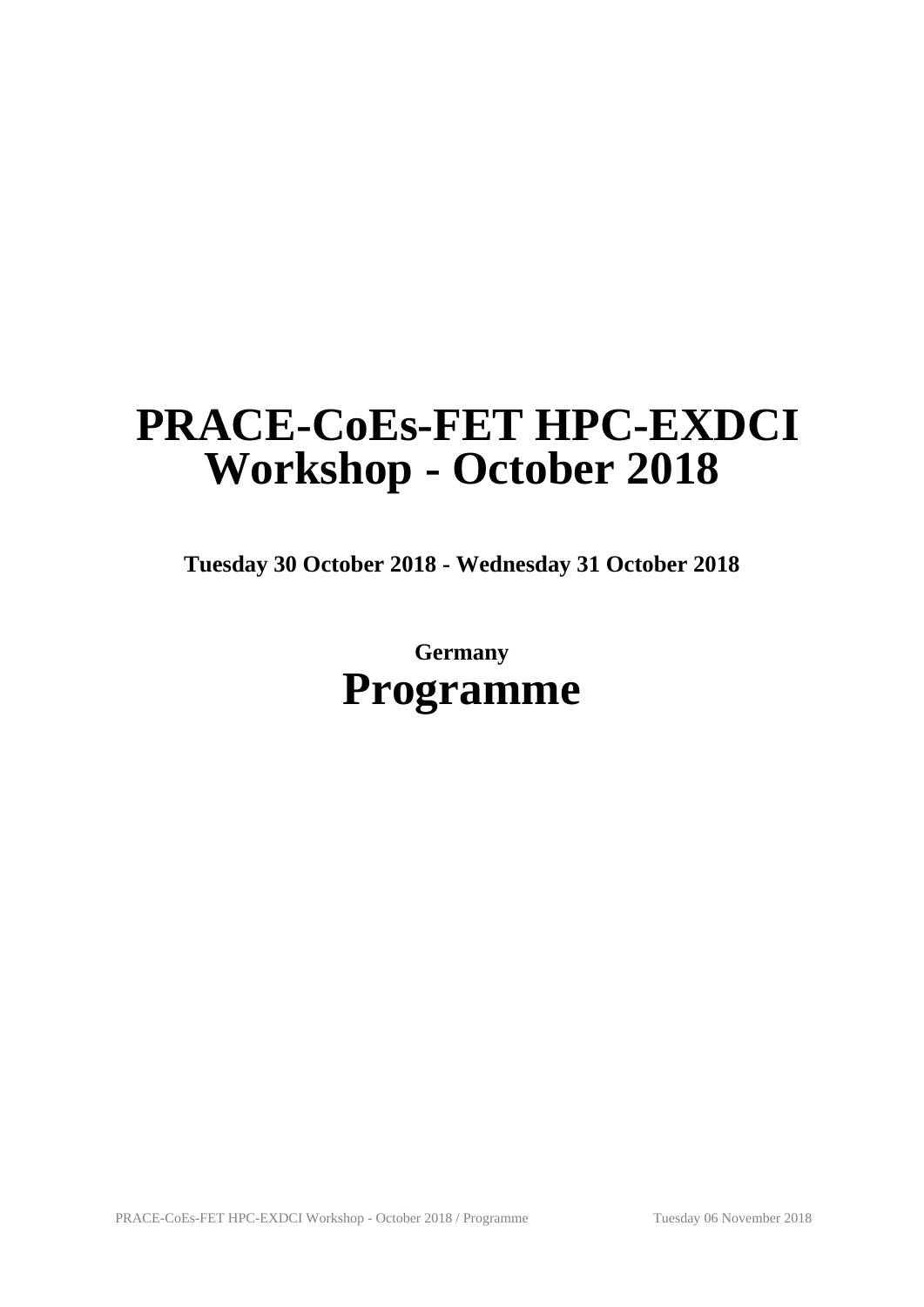# Table of contents

| Tuesday 30 October 2018   |  |
|---------------------------|--|
| Wednesday 31 October 2018 |  |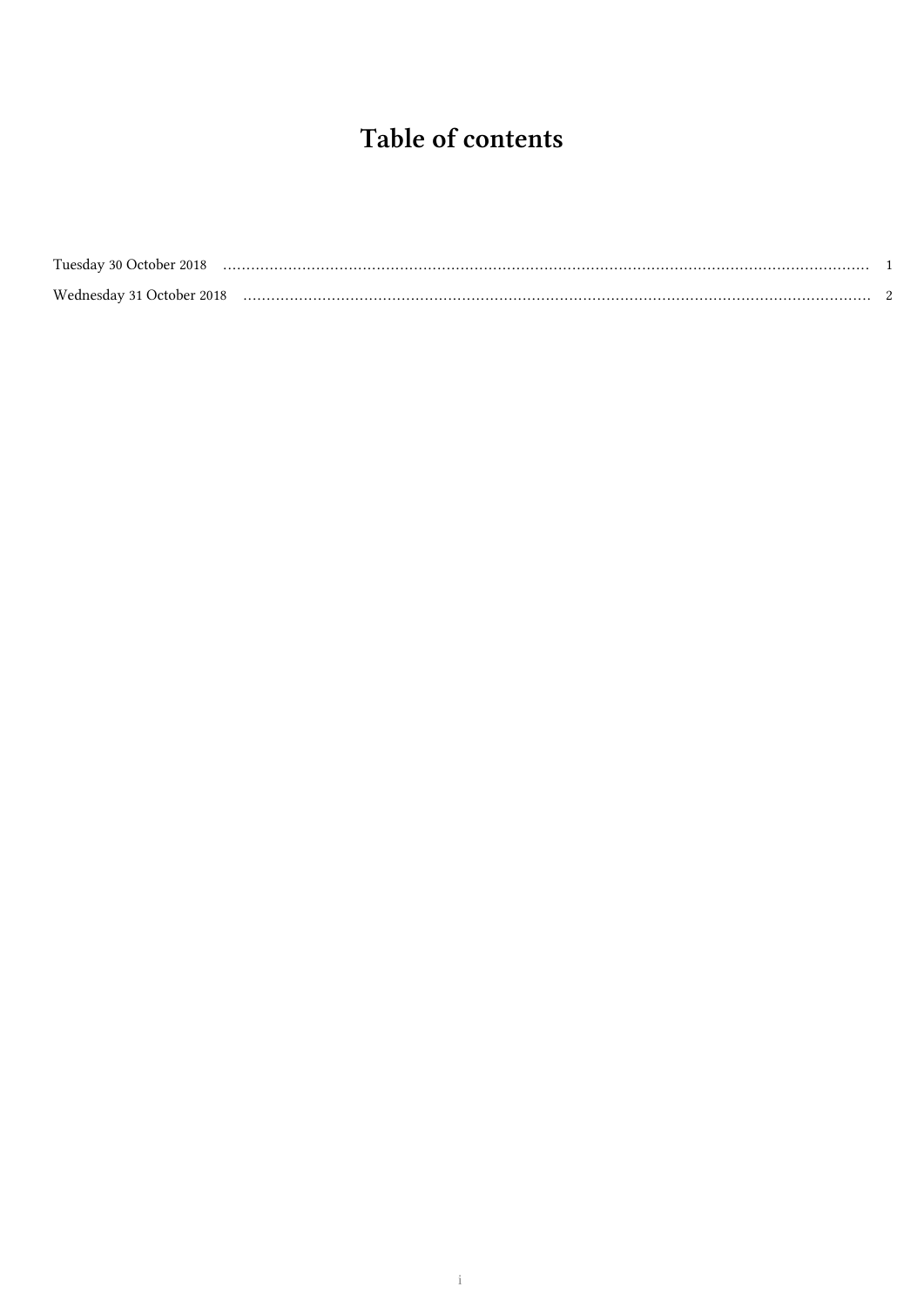### **Tuesday 30 October 2018**

#### **Registration (near the hotel reception, Hotel Ling Bao) - Quantum (08:30-09:30)**

#### **Arrival & Coffee - Quantum (09:30-10:00)**

#### **Opening Session: (click here for details) - (10:00-11:00)**

| time [id] title                                                           | presenter                 |
|---------------------------------------------------------------------------|---------------------------|
| 10:00 [0] Welcome                                                         | <b>BERBERICH, Florian</b> |
| 10:10 [1] EXDCI-2 contribution to structuring the European HPC eco-system | BOGAERTS, Serge           |
| 10:25 [2] EuroHPC Joint Undertaking current status and next steps         | FLOROS, Evangelos         |
| $ 10:40 $ [3] The results of the FET HPC 2015 projects                    | LAVIGNON, JF              |

#### **Plenary Session (all participants) (30st Oct 11:00 - 13:30) - (11:00-13:30)**

#### **Lunch - Quantum 2nd floor (13:30-14:30)**

**Dissemination (30st Oct 14:30 - 16:00): (Session Chair) - (14:30-16:00)**

**- Conveners: Ms. Oorsprong, Marjolein**

**Operational Services 1 (30st Oct 14:30 - 16:00): (Session Chairs) - (14:30-16:00) - Conveners: Affinito, Fabio; Stanek, Filip**

**New Technologies (30st Oct 16:30 - 18:00): (Session Chair) - (16:30-18:00) - Conveners: Volker, Weinberg**

**Training 1 (30st Oct 16:30 - 18:00): (Session Chairs) - (16:30-18:00) - Conveners: Tina, Leiponen; Aris, Sotiropoulos; Simon, Wong**

**Dinner (30st Oct 19:00 - 22:00) - Restaurant Bamboo (19:00-22:00)**